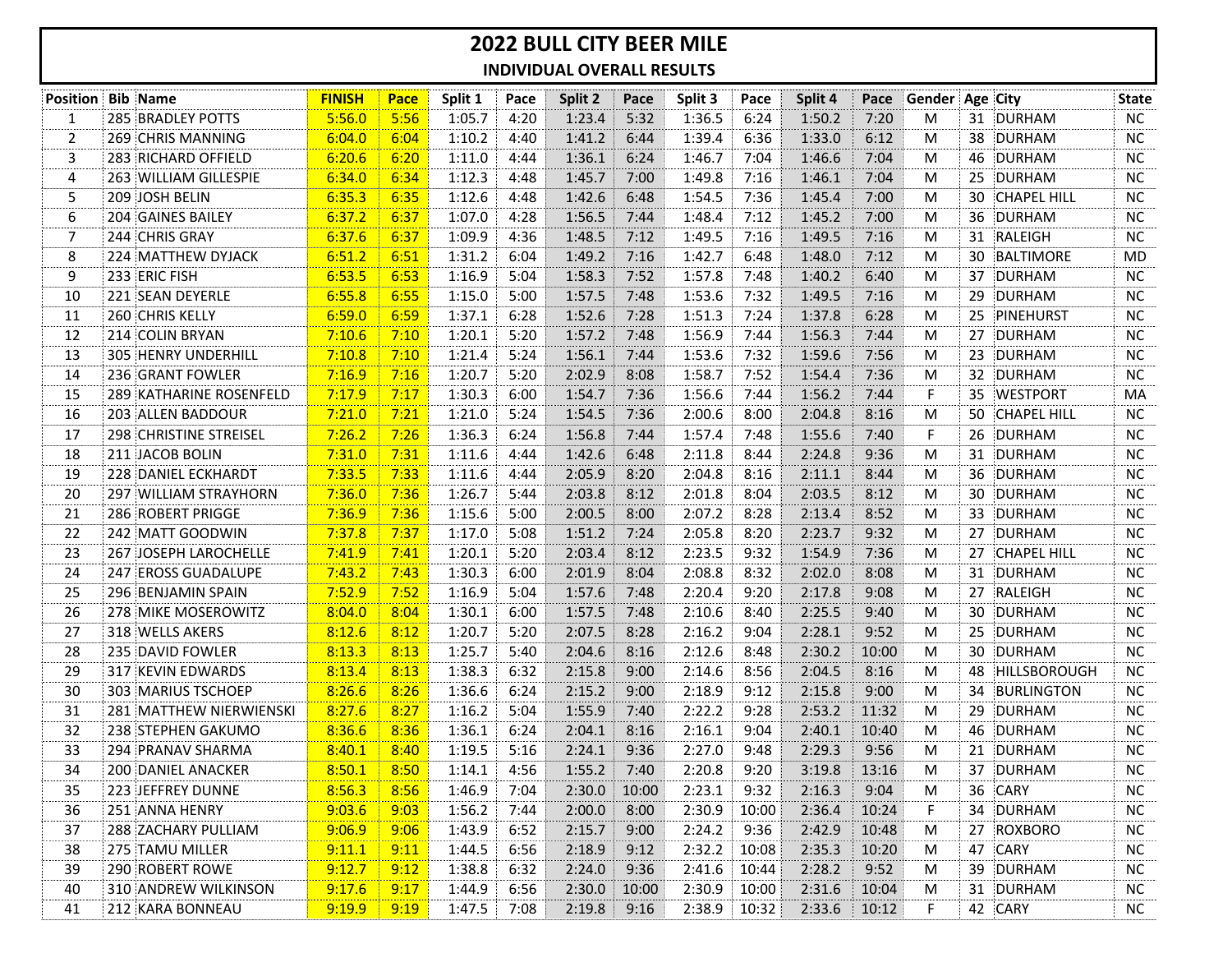| <b>Position Bib Name</b> |                               | <b>FINISH</b>   | Pace  | Split 1 | Pace  | Split 2        | Pace  | Split 3 | Pace  | Split 4 | Pace  | Gender Age City |    |                      | <b>State</b> |
|--------------------------|-------------------------------|-----------------|-------|---------|-------|----------------|-------|---------|-------|---------|-------|-----------------|----|----------------------|--------------|
| 42                       | 254 DAN HIRSCHMAN             | 9:20.7          | 9:20  | 1:41.9  | 6:44  | 2:07.7         | 8:28  | 2:09.7  | 8:36  | 3:21.1  | 13:24 | M               |    | 48 CHAPEL HILL       | NC.          |
| 43                       | 273 CHASE MCGEE               | 9:20.9          | 9:20  | 1:51.3  | 7:24  | 2:16.8         | 9:04  | 2:30.3  | 10:00 | 2:42.3  | 10:48 | M               | 36 | DURHAM               | <b>NC</b>    |
| 44                       | 266 STEPH LALOS               | 9:22.2          | 9:22  | 1:36.9  | 6:24  | 2:52.5         | 11:28 | 2:28.8  | 9:52  | 2:23.9  | 9:32  | F               | 29 | RALEIGH              | <b>NC</b>    |
| 45                       | <b>276 TYLER MORRIS</b>       | 9:29.2          | 9:29  | 1:15.2  | 5:00  | 2:16.8         | 9:04  | 2:44.5  | 10:56 | 3:12.5  | 12:48 | M               |    | 31 DURHAM            | NC.          |
| 46                       | 206 SARA BALDWIN              | 9:34.4          | 9:34  | 1:52.0  | 7:28  | 2:24.5         | 9:36  | 2:29.3  | 9:56  | 2:48.5  | 11:12 | F               | 49 | <b>WAKE FOREST</b>   | ΝC           |
| 47                       | 205 JASON BALDWIN             | 9:34.5          | 9:34  | 1:21.7  | 5:24  | 2:36.1         | 10:24 | 2:46.2  | 11:04 | 2:50.4  | 11:20 | M               | 48 | <b>WAKE FOREST</b>   | NC.          |
| 48                       | 243 THOMAS GRALINSKI          | 9:45.6          | 9:45  | 1:54.0  | 7:36  | 2:17.9         | 9:08  | 2:12.9  | 8:48  | 3:20.7  | 13:20 | M               | 34 | CREEDMOOR            | NC.          |
| 49                       | 268 TYLOR LEWIS               | 9:50.3          | 9:50  | 1:25.0  | 5:40  | 2:30.4         | 10:00 | 2:48.2  | 11:12 | 3:06.6  | 12:24 | M               | 33 | DURHAM               | NC.          |
| 50                       | 217 EVAN CHIAO                | 9:51.4          | 9:51  | 1:30.8  | 6:00  | 2:29.8         | 9:56  | 2:47.3  | 11:08 | 3:03.3  | 12:12 | M               | 26 | DURHAM               | ΝC           |
| 51                       | 231 JONATHAN EVANS            | 9:53.5          | 9:53  | 1:58.9  | 7:52  | 2:34.8         | 10:16 | 2:37.3  | 10:28 | 2:42.3  | 10:48 | M               | 46 | DURHAM               | <b>NC</b>    |
| 52                       | 237 JENNA GAKUMO              | 9:56.4          | 9:56  | 1:42.1  | 6:48  | 2:31.3         | 10:04 | 2:44.9  | 10:56 | 2:58.0  | 11:52 | F               |    | 31 DURHAM            | <b>NC</b>    |
| 53                       | 253 KEITH HINES               | 9:59.4          | 9:59  | 1:57.7  | 7:48  | 2:29.7         | 9:56  | 2:39.5  | 10:36 | 2:52.3  | 11:28 | M               | 47 | DURHAM               | NC           |
| 54                       | 220 DAVID CRISWELL            | 10:03.2         | 10:03 | 2:04.0  | 8:16  | 2:45.2         | 11:00 | 2:38.8  | 10:32 | 2:35.1  | 10:20 | M               | 59 | DURHAM               | <b>NC</b>    |
| 55                       | 232 JOHN FIRLET               | 10:09.5         | 10:09 | 1:53.7  | 7:32  | 2:40.3         | 10:40 | 2:42.9  | 10:48 | 2:52.4  | 11:28 | M               |    | 52 CARY              | NC           |
| 56                       | <b>301 TIANA THOMAS</b>       | 10:09.8         | 10:09 | 1:40.0  | 6:40  | 2:21.2         | 9:24  | 2:44.0  | 10:56 | 3:24.5  | 13:36 | F.              | 27 | DURHAM               | NC           |
| 57                       | 265 ANDREW KUYPER             | 10:12.7         | 10:12 | 1:40.9  | 6:40  | 2:53.8         | 11:32 | 3:10.6  | 12:40 | 2:27.2  | 9:48  | M               | 30 | DURHAM               | NC.          |
| 58                       | 304 CALVIN ULRICH             | 10:12.7         | 10:12 | 1:30.7  | 6:00  | 2:39.2         | 10:36 | 2:54.0  | 11:36 | 3:08.6  | 12:32 | M               |    | 26 DURHAM            | <b>NC</b>    |
| 59                       | 287 NICHOLAS PROSPERO         | 10:22.3         | 10:22 | 1:24.7  | 5:36  | 2:19.9         | 9:16  | 3:18.2  | 13:12 | 3:19.3  | 13:16 | M               |    | 28 DURHAM            | NC.          |
| 60                       | <b>284 JAMES PERCIACCANTE</b> | 10:54.1         | 10:54 | 1:52.5  | 7:28  | 2:39.1         | 10:36 | 2:46.1  | 11:04 | 3:36.2  | 14:24 | M               |    | 52 RALEIGH           | <b>NC</b>    |
| 61                       | 226 KEVIN EATON               | 11:04.0         | 11:04 | 2:09.0  | 8:36  | 2:53.8         | 11:32 | 2:57.6  | 11:48 | 3:03.5  | 12:12 | M               | 38 | APEX                 | <b>NC</b>    |
| 62                       | 225 ERIC EATON                | 11:11.8         | 11:11 | 2:09.1  | 8:36  | 2:55.1         | 11:40 | 2:57.2  | 11:48 | 3:10.2  | 12:40 | M               | 45 | <b>MORRISVILLE</b>   | NC.          |
| 63                       | 308 DARREN WESTERMAN          | 11:17.1         | 11:17 | 1:32.6  | 6:08  | 2:49.4         | 11:16 | 3:22.8  | 13:28 | 3:32.1  | 14:08 | M               | 34 | DURHAM               | NC           |
| 64                       | 274 DOUG MILLER               | 11:17.1         | 11:17 | 1:44.2  | 6:56  | 2:50.5         | 11:20 | 3:16.5  | 13:04 | 3:25.8  | 13:40 | M               | 33 | RALEIGH              | <b>NC</b>    |
| 65                       | 306 JAMES VOGEL               | 11:22.4         | 11:22 | 1:59.0  | 7:56  | 2:57.2         | 11:48 | 2:57.8  | 11:48 | 3:28.3  | 13:52 | M               | 33 | <b>CHAPEL HILL</b>   | <b>NC</b>    |
| 66                       | 216 JUAN CHAVEZ               | 11:35.3         | 11:35 | 1:26.7  | 5:44  | 3:13.3         | 12:52 | 3:26.4  | 13:44 | 3:28.7  | 13:52 | M               | 24 | DURHAM               | NC.          |
| 67                       | 319 JOE SISK                  | 11:35.8         | 11:35 | 1:54.9  | 7:36  | 3:17.9         | 13:08 | 3:13.8  | 12:52 | 3:09.1  | 12:36 | M               | 40 | DURHAM               | <b>NC</b>    |
| 68                       | <b>300 BILL THIBAULT</b>      | 12:04.4         | 12:04 | 3:34.5  | 14:16 | 2:27.2         | 9:48  | 2:41.1  | 10:44 | 3:21.4  | 13:24 | M               |    | 51 APEX              | <b>NC</b>    |
| 69                       | 245 JOSH GREDVIG              | 12:11.1         | 12:11 | 1:46.9  | 7:04  | 2:32.0         | 10:08 | 3:24.3  | 13:36 | 4:27.8  | 17:48 | M               |    | 40 DURHAM            | NC.          |
| 70                       | 293 MATTHEW RUTERBORIES       | 12:29.8         | 12:29 | 1:43.9  | 6:52  | 2:02.4         | 8:08  | 3:04.3  | 12:16 | 5:39.1  | 22:36 | M               | 30 | DURHAM               | NC           |
| 71                       | 246 TIM GREEN                 | 12:35.5         | 12:35 | 1:31.2  | 6:04  | 3:17.7         | 13:08 | 3:41.9  | 14:44 | 4:04.5  | 16:16 | M               | 36 | DURHAM               | <b>NC</b>    |
| 72                       | 239 GABRIELLE GIACONA         | 12:41.0         | 12:41 | 1:44.4  | 6:56  | 3:04.2         | 12:16 | 3:20.8  | 13:20 | 4:31.5  | 18:04 | F               | 25 | DURHAM               | NC           |
| 73                       | 312 PHILLIP WIRZ              | 12:48.6         | 12:48 | 1:47.8  | 7:08  | 2:51.3         | 11:24 | 4:14.6  | 16:56 | 3:54.8  | 15:36 | M               | 27 | DURHAM               | NC.          |
| 74                       | 261 MIKE KELLY                | 12:49.6         | 12:49 | 1:43.4  | 6:52  | 2:40.3         | 10:40 | 3:25.3  | 13:40 | 5:00.5  | 20:00 | M               | 25 | RALEIGH              | <b>NC</b>    |
| 75                       | 207 ALYSSA BANKES             | 13:05.9         | 13:05 | 2:21.8  | 9:24  | 3:02.0         | 12:08 | 3:32.9  | 14:08 | 4:09.0  | 16:36 | F               |    | 28 BEDFORD           | TX           |
| 76                       | 282 MATTHEW OESTREICH         | $13:12.7$ 13:12 |       | 1:29.3  | 5:56  | 3:20.4         | 13:20 | 4:06.0  | 16:24 | 4:16.8  | 17:04 | M               |    | 23 DURHAM            | NC           |
| 77                       | 218 TAYLOR COGGINS            | 13:42.5         | 13:42 | 1:38.3  | 6:32  | 2:41.2         | 10:44 | 3:23.0  | 13:32 | 5:59.9  | 23:56 | F               | 33 | <b>WINSTON SALEM</b> | NC.          |
| 78                       | 309 DEVIN WESTERMAN           | 13:47.3         | 13:47 | 2:14.0  | 8:56  | 3:11.2         | 12:44 | 3:58.3  | 15:52 | 4:23.7  | 17:32 | $\overline{F}$  |    | 34 DURHAM            | NC           |
| 79                       | 258 KATHERINE INGRAM          | 14:05.8         | 14:05 | 1:57.4  | 7:48  | 3:16.5         | 13:04 | 4:22.1  | 17:28 | 4:29.6  | 17:56 | F               | 37 | DURHAM               | ΝC           |
| 80                       | 252 NATE HESTER               | 14:06.3         | 14:06 | 1:56.2  | 7:44  | 3:18.9         | 13:12 | 4:21.9  | 17:24 | 4:29.3  | 17:56 | M               | 45 | DURHAM               | NC           |
| 81                       | 249 BRENNA HAMMER             | 14:30.3         | 14:30 | 2:16.6  | 9:04  | 3:45.3         | 15:00 | 3:52.8  | 15:28 | 4:35.3  | 18:20 | F.              |    | 21 DURHAM            | NC           |
| 82                       | 270 MAURICE MATERISE          | 14:58.6         | 14:58 | 1:59.5  | 7:56  | 3:23.7         | 13:32 | 4:22.8  | 17:28 | 5:12.4  | 20:48 | M               |    | 28 DURHAM            | NC           |
| 83                       | 262 ZACK KOVARIK              | 15:04.4         | 15:04 | 1:41.4  | 6:44  | 3:48.5         | 15:12 | 4:43.5  | 18:52 | 4:50.9  | 19:20 | M               | 36 | DURHAM               | NC.          |
| 84                       | 241 GIBSON GILLESPIE          | 15:30.7         | 15:30 | 2:06.0  | 8:24  | $3:48.5$ 15:12 |       | 4:15.2  | 17:00 | 5:20.9  | 21:20 | M               |    | 29 ASHEVILLE         | NC           |
| 85                       | 250 DAVID HARPER              | $15:35.1$ 15:35 |       | 2:04.4  | 8:16  | $3:31.1$ 14:04 |       | 5:02.0  | 20:08 | 4:57.4  | 19:48 | M               |    | 54 DURHAM            | NC           |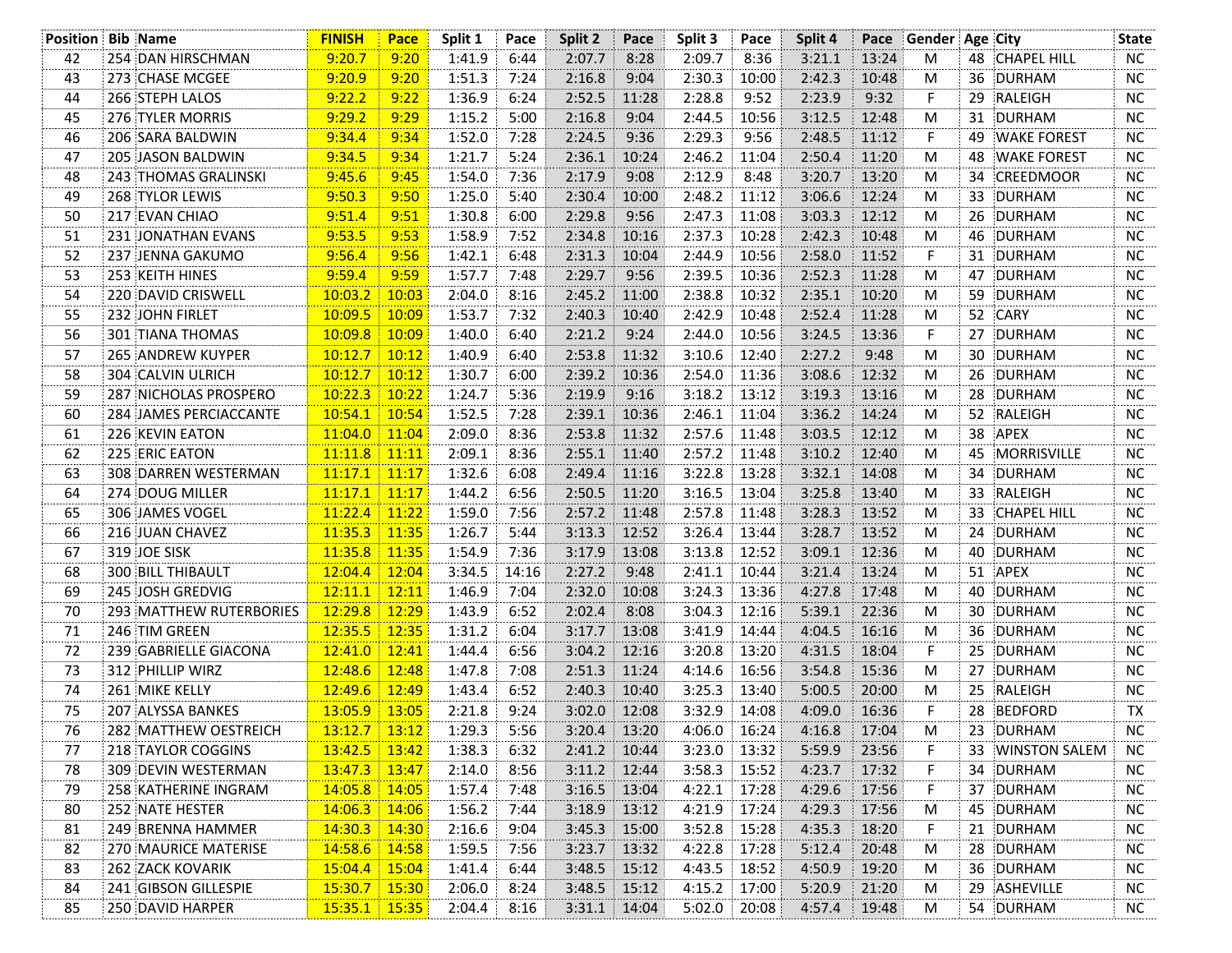| <b>Position</b> | <b>Bib Name</b>               | <b>FINISH</b>   | Pace       | Split 1 | Pace  | Split 2 | Pace  | Split 3 | Pace  | Split 4 | Pace  | Gender Age City      |    |                      | State        |
|-----------------|-------------------------------|-----------------|------------|---------|-------|---------|-------|---------|-------|---------|-------|----------------------|----|----------------------|--------------|
| 86              | 230 CHRISTINA ELDER           | 16:04.3         | 16:04      | 2:08.6  | 8:32  | 3:30.6  | 14:00 | 4:16.2  | 17:04 | 6:08.7  | 24:32 | F                    | 28 | OMAHA                | <b>NE</b>    |
| 87              | 311 CATHRYN WIRZ              | 16:18.5         | 16:18      | 2:29.7  | 9:56  | 3:53.3  | 15:32 | 5:07.7  | 20:28 | 4:47.7  | 19:08 | F                    | 27 | DURHAM               | <b>NC</b>    |
| 88              | 222 JOHN DICKENSON            | 16:31.3         | 16:31      | 3:10.2  | 12:40 | 4:14.0  | 16:56 | 4:38.8  | 18:32 | 4:28.1  | 17:52 | M                    | 23 | <b>CHAPEL HILL</b>   | NC           |
| 89              | 240 ANNA GILLESPIE            | 17:17.3         | 17:17      | 2:29.8  | 9:56  | 3:56.3  | 15:44 | 5:05.3  | 20:20 | 5:45.7  | 23:00 | F                    |    | 26 ASHEVILLE         | NC.          |
| 90              | 255 MOLLY HOFFMAN             | 22:08.3         | 22:08      | 2:04.1  | 8:16  | 3:15.6  | 13:00 | 5:11.8  | 20:44 | 11:36.7 | 46:24 | F                    | 28 | DURHAM               | NC.          |
| 91              | <b>302 COLLEEN TIGANI</b>     | 22:10.8         | 22:10      | 1:57.2  | 7:48  | 3:54.5  | 15:36 | 9:13.6  | 36:52 | 7:05.3  | 28:20 | F                    | 29 | DURHAM               | NC.          |
| 92              | 271 THERESA MATERISE          | $22:11.0$ 22:11 |            | 2:10.7  | 8:40  | 4:09.4  | 16:36 | 8:47.3  | 35:08 | 7:03.4  | 28:12 | F                    |    | 29 DURHAM            | NC.          |
|                 | <b>OVERALL FEMALE RESULTS</b> |                 |            |         |       |         |       |         |       |         |       |                      |    |                      |              |
| <b>Position</b> | <b>Bib Name</b>               | <b>FINISH</b>   | Pace       | Split 1 | Pace  | Split 2 | Pace  | Split 3 | Pace  | Split 4 | Pace  | Gender Age City      |    |                      | <b>State</b> |
| 1               | 289 KATHARINE ROSENFELD       | 7:17.9          | 7:17       | 1:30.3  | 6:00  | 1:54.7  | 7:36  | 1:56.6  | 7:44  | 1:56.2  | 7:44  | F                    | 35 | <b>WESTPORT</b>      | MA           |
| 2               | 298 CHRISTINE STREISEL        | 7:26.2          | 7:26       | 1:36.3  | 6:24  | 1:56.8  | 7:44  | 1:57.4  | 7:48  | 1:55.6  | 7:40  | F                    | 26 | DURHAM               | <b>NC</b>    |
| 3               | 251 ANNA HENRY                | 9:03.6          | 9:03       | 1:56.2  | 7:44  | 2:00.0  | 8:00  | 2:30.9  | 10:00 | 2:36.4  | 10:24 | F                    | 34 | DURHAM               | <b>NC</b>    |
| 4               | 212 KARA BONNEAU              | 9:19.9          | 9:19       | 1:47.5  | 7:08  | 2:19.8  | 9:16  | 2:38.9  | 10:32 | 2:33.6  | 10:12 | F                    | 42 | <b>CARY</b>          | <b>NC</b>    |
| 5.              | 266 STEPH LALOS               | 9:22.2          | 9:22       | 1:36.9  | 6:24  | 2:52.5  | 11:28 | 2:28.8  | 9:52  | 2:23.9  | 9:32  | F                    | 29 | RALEIGH              | NC.          |
| 6               | 206 SARA BALDWIN              | 9:34.4          | 9:34       | 1:52.0  | 7:28  | 2:24.5  | 9:36  | 2:29.3  | 9:56  | 2:48.5  | 11:12 | F.                   | 49 | <b>WAKE FOREST</b>   | <b>NC</b>    |
| 7               | 237 JENNA GAKUMO              | 9:56.4          | 9:56       | 1:42.1  | 6:48  | 2:31.3  | 10:04 | 2:44.9  | 10:56 | 2:58.0  | 11:52 | F                    |    | 31 DURHAM            | NC.          |
| 8               | <b>301 TIANA THOMAS</b>       | 10:09.8         | 10:09      | 1:40.0  | 6:40  | 2:21.2  | 9:24  | 2:44.0  | 10:56 | 3:24.5  | 13:36 | F                    | 27 | DURHAM               | NC.          |
| 9               | 239 GABRIELLE GIACONA         | 12:41.0         | 12:41      | 1:44.4  | 6:56  | 3:04.2  | 12:16 | 3:20.8  | 13:20 | 4:31.5  | 18:04 | F                    | 25 | DURHAM               | <b>NC</b>    |
| 10              | 207 ALYSSA BANKES             | 13:05.9         | 13:05      | 2:21.8  | 9:24  | 3:02.0  | 12:08 | 3:32.9  | 14:08 | 4:09.0  | 16:36 | F.                   | 28 | BEDFORD              | TX           |
| 11              | 218 TAYLOR COGGINS            | 13:42.5         | 13:42      | 1:38.3  | 6:32  | 2:41.2  | 10:44 | 3:23.0  | 13:32 | 5:59.9  | 23:56 | F                    | 33 | <b>WINSTON SALEM</b> | NC.          |
| 12              | 309 DEVIN WESTERMAN           | 13:47.3         | 13:47      | 2:14.0  | 8:56  | 3:11.2  | 12:44 | 3:58.3  | 15:52 | 4:23.7  | 17:32 | F                    | 34 | DURHAM               | <b>NC</b>    |
| 13              | 258 KATHERINE INGRAM          | 14:05.8         | 14:05      | 1:57.4  | 7:48  | 3:16.5  | 13:04 | 4:22.1  | 17:28 | 4:29.6  | 17:56 | F                    | 37 | DURHAM               | <b>NC</b>    |
| 14              | 249 BRENNA HAMMER             | 14:30.3         | 14:30      | 2:16.6  | 9:04  | 3:45.3  | 15:00 | 3:52.8  | 15:28 | 4:35.3  | 18:20 | F                    | 21 | DURHAM               | <b>NC</b>    |
| 15              | 230 CHRISTINA ELDER           | 16:04.3         | 16:04      | 2:08.6  | 8:32  | 3:30.6  | 14:00 | 4:16.2  | 17:04 | 6:08.7  | 24:32 | F                    |    | 28 OMAHA             | <b>NE</b>    |
| 16              | 311 CATHRYN WIRZ              | 16:18.5         | 16:18      | 2:29.7  | 9:56  | 3:53.3  | 15:32 | 5:07.7  | 20:28 | 4:47.7  | 19:08 | F                    | 27 | DURHAM               | NC           |
| 17              | 240 ANNA GILLESPIE            | 17:17.3         | 17:17      | 2:29.8  | 9:56  | 3:56.3  | 15:44 | 5:05.3  | 20:20 | 5:45.7  | 23:00 | F                    | 26 | ASHEVILLE            | NC.          |
| 18              | 255 MOLLY HOFFMAN             | 22:08.3         | 22:08      | 2:04.1  | 8:16  | 3:15.6  | 13:00 | 5:11.8  | 20:44 | 11:36.7 | 46:24 | F.                   | 28 | DURHAM               | NC.          |
| 19              | 302 COLLEEN TIGANI            | 22:10.8         | 22:10      | 1:57.2  | 7:48  | 3:54.5  | 15:36 | 9:13.6  | 36:52 | 7:05.3  | 28:20 | F                    | 29 | DURHAM               | NC.          |
| 20              | 271 THERESA MATERISE          | $22:11.0$ 22:11 |            | 2:10.7  | 8:40  | 4:09.4  | 16:36 | 8:47.3  | 35:08 | 7:03.4  | 28:12 | F                    | 29 | DURHAM               | <b>NC</b>    |
|                 | <b>OVERALL MALE RESULTS</b>   |                 |            |         |       |         |       |         |       |         |       |                      |    |                      |              |
|                 | <b>Position Bib Name</b>      | <b>FINISH</b>   | Pace<br>-1 | Split 1 | Pace  | Split 2 | Pace  | Split 3 | Pace  | Split 4 |       | Pace Gender Age City |    |                      | <b>State</b> |
|                 |                               |                 |            |         |       |         |       |         |       |         |       |                      |    |                      |              |

| 00111011 010 1101110 |                          |        | <u>.</u> | - - - - - | .    | V               | .               | $\sim$ postativa $\sim$ | .    | $2PIII+T$ | $\sim$ | $\sim$ |                | -----     |
|----------------------|--------------------------|--------|----------|-----------|------|-----------------|-----------------|-------------------------|------|-----------|--------|--------|----------------|-----------|
|                      | <b>285 BRADLEY POTTS</b> | 5:56.0 | 5:56     | 1:05.7    | 4:20 |                 | $1:23.4$ $5:32$ | 1:36.5                  | 6:24 | 1:50.2    | 7:20   | M      | 31 DURHAM      | <b>NC</b> |
|                      | 269 CHRIS MANNING        | 6:04.0 | 6:04     | 1:10.2    | 4:40 | 1:41.2          | 6:44            | 1:39.4                  | 6:36 | 1:33.0    | 6:12   | M      | 38 DURHAM      | <b>NC</b> |
|                      | 283 RICHARD OFFIELD      | 6:20.6 | $-6:20$  | 1:11.0    | 4:44 | $1:36.1$ 6:24   |                 | 1:46.7                  | 7:04 | 1:46.6    | 7:04   | M      | 46 DURHAM      | <b>NC</b> |
|                      | : 263 :WILLIAM GILLESPIE | 6:34.0 | 6:34     | 1:12.3    | 4:48 |                 | $1:45.7$ 7:00   | 1:49.8                  | 7:16 | 1:46.1    | 7:04   | M      | 25 DURHAM      | <b>NC</b> |
|                      | 209 JOSH BELIN           | 6:35.3 | 6:35     | 1:12.6    | 4:48 | $1:42.6$ 6:48   |                 | 1:54.5                  | 7:36 | 1:45.4    | 7:00   | M      | 30 CHAPEL HILL | <b>NC</b> |
| 6                    | 204 GAINES BAILEY        | 6:37.2 | 6:37     | 1:07.0    | 4:28 | $1:56.5$ 7:44   |                 | 1:48.4                  | 7:12 | 1:45.2    | 7:00   | M      | 36 DURHAM      | <b>NC</b> |
|                      | : 244 :CHRIS GRAY        | 6:37.6 | 6:37     | 1:09.9    | 4:36 | $1:48.5$ $7:12$ |                 | 1:49.5                  | 7:16 | 1:49.5    | 7:16   | M      | 31 RALEIGH     | <b>NC</b> |
|                      | 224 MATTHEW DYJACK       | 6:51.2 | 6:51     | 1:31.2    | 6:04 |                 | $1:49.2$ 7:16   | 1:42.7                  | 6:48 | 1:48.0    | 7:12   | M      | 30 BALTIMORE   | MD        |
| 9                    | 233 ERIC FISH            | 6:53.5 | 6:53     | 1:16.9    | 5:04 |                 | $1:58.3$ 7:52   | 1:57.8                  | 7:48 | 1:40.2    | 6:40   | M      | 37 DURHAM      | <b>NC</b> |
| 10                   | <b>221 SEAN DEYERLE</b>  | 6:55.8 | 6:55     | 1:15.0    | 5:00 | $1:57.5$ 7:48   |                 | 1:53.6                  | 7:32 | 1:49.5    | 7:16   | M      | 29 DURHAM      | <b>NC</b> |
|                      | 260 CHRIS KELLY          | 6:59.0 | 6:59     | 1:37.1    | 6:28 | 1:52.6          | 7:28            | 1:51.3                  | 7:24 | 1:37.8    | 6:28   | M      | 25 PINEHURST   | <b>NC</b> |
| 12                   | 214 COLIN BRYAN          | 7:10.6 | 7:10     | 1:20.1    | 5:20 | $1:57.2$ 7:48   |                 | 1:56.9                  | 7:44 | 1:56.3    | 7:44   | M      | 27 DURHAM      | <b>NC</b> |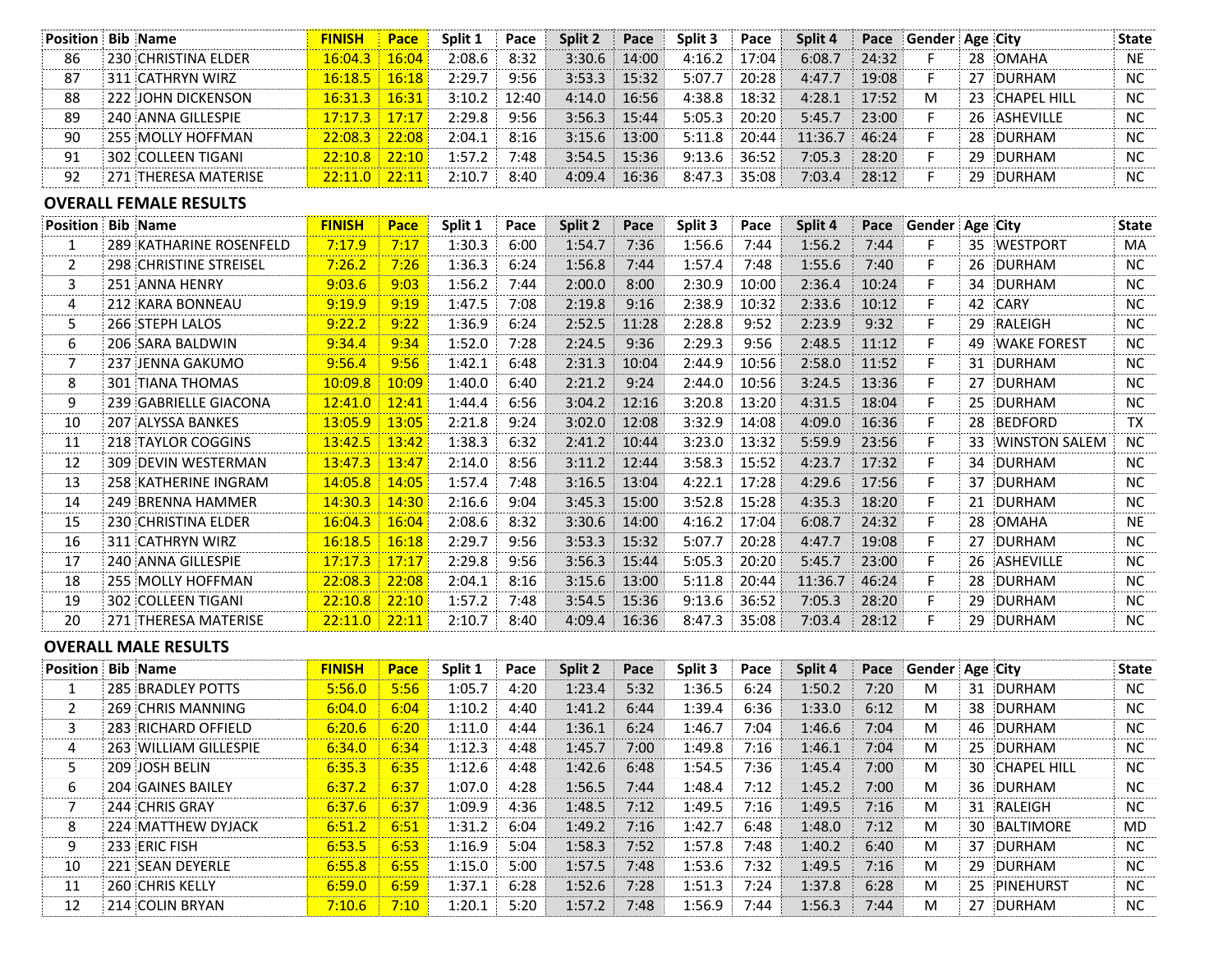|    | <b>Position Bib Name</b>       | <b>FINISH</b>   | Pace  | Split 1 | Pace | Split 2        | Pace  | Split 3 | Pace  | Split 4 | Pace  | Gender Age City |    |                    | <b>State</b> |
|----|--------------------------------|-----------------|-------|---------|------|----------------|-------|---------|-------|---------|-------|-----------------|----|--------------------|--------------|
| 13 | <b>305 HENRY UNDERHILL</b>     | 7:10.8          | 7:10  | 1:21.4  | 5:24 | 1:56.1         | 7:44  | 1:53.6  | 7:32  | 1:59.6  | 7:56  | M               |    | 23 DURHAM          | NC.          |
| 14 | 236 GRANT FOWLER               | 7:16.9          | 7:16  | 1:20.7  | 5:20 | 2:02.9         | 8:08  | 1:58.7  | 7:52  | 1:54.4  | 7:36  | M               | 32 | DURHAM             | <b>NC</b>    |
| 15 | 203 ALLEN BADDOUR              | 7:21.0          | 7:21  | 1:21.0  | 5:24 | 1:54.5         | 7:36  | 2:00.6  | 8:00  | 2:04.8  | 8:16  | M               | 50 | <b>CHAPEL HILL</b> | <b>NC</b>    |
| 16 | 211 JACOB BOLIN                | 7:31.0          | 7:31  | 1:11.6  | 4:44 | 1:42.6         | 6:48  | 2:11.8  | 8:44  | 2:24.8  | 9:36  | M               | 31 | DURHAM             | ΝC           |
| 17 | 228 DANIEL ECKHARDT            | 7:33.5          | 7:33  | 1:11.6  | 4:44 | 2:05.9         | 8:20  | 2:04.8  | 8:16  | 2:11.1  | 8:44  | M               | 36 | DURHAM             | <b>NC</b>    |
| 18 | 297 WILLIAM STRAYHORN          | 7:36.0          | 7:36  | 1:26.7  | 5:44 | 2:03.8         | 8:12  | 2:01.8  | 8:04  | 2:03.5  | 8:12  | M               | 30 | <b>DURHAM</b>      | <b>NC</b>    |
| 19 | 286 ROBERT PRIGGE              | 7:36.9          | 7:36  | 1:15.6  | 5:00 | 2:00.5         | 8:00  | 2:07.2  | 8:28  | 2:13.4  | 8:52  | M               | 33 | DURHAM             | NC.          |
| 20 | 242 MATT GOODWIN               | 7:37.8          | 7:37  | 1:17.0  | 5:08 | 1:51.2         | 7:24  | 2:05.8  | 8:20  | 2:23.7  | 9:32  | M               | 27 | <b>DURHAM</b>      | NC.          |
| 21 | 267 JOSEPH LAROCHELLE          | 7:41.9          | 7:41  | 1:20.1  | 5:20 | 2:03.4         | 8:12  | 2:23.5  | 9:32  | 1:54.9  | 7:36  | M               | 27 | <b>CHAPEL HILL</b> | <b>NC</b>    |
| 22 | 247 EROSS GUADALUPE            | 7:43.2          | 7:43  | 1:30.3  | 6:00 | 2:01.9         | 8:04  | 2:08.8  | 8:32  | 2:02.0  | 8:08  | M               | 31 | DURHAM             | <b>NC</b>    |
| 23 | 296 BENJAMIN SPAIN             | 7:52.9          | 7:52  | 1:16.9  | 5:04 | 1:57.6         | 7:48  | 2:20.4  | 9:20  | 2:17.8  | 9:08  | M               | 27 | RALEIGH            | <b>NC</b>    |
| 24 | 278 MIKE MOSEROWITZ            | 8:04.0          | 8:04  | 1:30.1  | 6:00 | 1:57.5         | 7:48  | 2:10.6  | 8:40  | 2:25.5  | 9:40  | M               | 30 | DURHAM             | NC.          |
| 25 | 318 WELLS AKERS                | 8:12.6          | 8:12  | 1:20.7  | 5:20 | 2:07.5         | 8:28  | 2:16.2  | 9:04  | 2:28.1  | 9:52  | M               | 25 | DURHAM             | NC           |
| 26 | 235 DAVID FOWLER               | 8:13.3          | 8:13  | 1:25.7  | 5:40 | 2:04.6         | 8:16  | 2:12.6  | 8:48  | 2:30.2  | 10:00 | M               |    | 30 DURHAM          | NC.          |
| 27 | 317 KEVIN EDWARDS              | 8:13.4          | 8:13  | 1:38.3  | 6:32 | 2:15.8         | 9:00  | 2:14.6  | 8:56  | 2:04.5  | 8:16  | M               | 48 | HILLSBOROUGH       | NC.          |
| 28 | 303 MARIUS TSCHOEP             | 8:26.6          | 8:26  | 1:36.6  | 6:24 | 2:15.2         | 9:00  | 2:18.9  | 9:12  | 2:15.8  | 9:00  | M               | 34 | BURLINGTON         | <b>NC</b>    |
| 29 | <b>281 MATTHEW NIERWIENSKI</b> | 8:27.6          | 8:27  | 1:16.2  | 5:04 | 1:55.9         | 7:40  | 2:22.2  | 9:28  | 2:53.2  | 11:32 | M               | 29 | DURHAM             | <b>NC</b>    |
| 30 | 238 STEPHEN GAKUMO             | 8:36.6          | 8:36  | 1:36.1  | 6:24 | 2:04.1         | 8:16  | 2:16.1  | 9:04  | 2:40.1  | 10:40 | M               |    | 46 DURHAM          | NC.          |
| 31 | 294 PRANAV SHARMA              | 8:40.1          | 8:40  | 1:19.5  | 5:16 | 2:24.1         | 9:36  | 2:27.0  | 9:48  | 2:29.3  | 9:56  | M               | 21 | DURHAM             | <b>NC</b>    |
| 32 | 200 DANIEL ANACKER             | 8:50.1          | 8:50  | 1:14.1  | 4:56 | 1:55.2         | 7:40  | 2:20.8  | 9:20  | 3:19.8  | 13:16 | M               | 37 | <b>DURHAM</b>      | <b>NC</b>    |
| 33 | 223 JEFFREY DUNNE              | 8:56.3          | 8:56  | 1:46.9  | 7:04 | 2:30.0         | 10:00 | 2:23.1  | 9:32  | 2:16.3  | 9:04  | M               | 36 | <b>CARY</b>        | ΝC           |
| 34 | 288 ZACHARY PULLIAM            | 9:06.9          | 9:06  | 1:43.9  | 6:52 | 2:15.7         | 9:00  | 2:24.2  | 9:36  | 2:42.9  | 10:48 | M               | 27 | ROXBORO            | <b>NC</b>    |
| 35 | 275 TAMU MILLER                | 9:11.1          | 9:11  | 1:44.5  | 6:56 | 2:18.9         | 9:12  | 2:32.2  | 10:08 | 2:35.3  | 10:20 | M               | 47 | CARY               | <b>NC</b>    |
| 36 | 290 ROBERT ROWE                | 9:12.7          | 9:12  | 1:38.8  | 6:32 | 2:24.0         | 9:36  | 2:41.6  | 10:44 | 2:28.2  | 9:52  | M               | 39 | DURHAM             | NC.          |
| 37 | 310 ANDREW WILKINSON           | 9:17.6          | 9:17  | 1:44.9  | 6:56 | 2:30.0         | 10:00 | 2:30.9  | 10:00 | 2:31.6  | 10:04 | M               |    | 31 DURHAM          | NC.          |
| 38 | 254 DAN HIRSCHMAN              | 9:20.7          | 9:20  | 1:41.9  | 6:44 | 2:07.7         | 8:28  | 2:09.7  | 8:36  | 3:21.1  | 13:24 | M               | 48 | <b>CHAPEL HILL</b> | <b>NC</b>    |
| 39 | 273 CHASE MCGEE                | 9:20.9          | 9:20  | 1:51.3  | 7:24 | 2:16.8         | 9:04  | 2:30.3  | 10:00 | 2:42.3  | 10:48 | M               |    | 36 DURHAM          | <b>NC</b>    |
| 40 | 276 TYLER MORRIS               | 9:29.2          | 9:29  | 1:15.2  | 5:00 | 2:16.8         | 9:04  | 2:44.5  | 10:56 | 3:12.5  | 12:48 | M               | 31 | DURHAM             | <b>NC</b>    |
| 41 | 205 JASON BALDWIN              | 9:34.5          | 9:34  | 1:21.7  | 5:24 | 2:36.1         | 10:24 | 2:46.2  | 11:04 | 2:50.4  | 11:20 | M               | 48 | <b>WAKE FOREST</b> | NC.          |
| 42 | 243 THOMAS GRALINSKI           | 9:45.6          | 9:45  | 1:54.0  | 7:36 | 2:17.9         | 9:08  | 2:12.9  | 8:48  | 3:20.7  | 13:20 | M               | 34 | CREEDMOOR          | ΝC           |
| 43 | 268 TYLOR LEWIS                | 9:50.3          | 9:50  | 1:25.0  | 5:40 | 2:30.4         | 10:00 | 2:48.2  | 11:12 | 3:06.6  | 12:24 | M               | 33 | DURHAM             | NC.          |
| 44 | 217 EVAN CHIAO                 | 9:51.4          | 9:51  | 1:30.8  | 6:00 | 2:29.8         | 9:56  | 2:47.3  | 11:08 | 3:03.3  | 12:12 | M               | 26 | DURHAM             | NC           |
| 45 | 231 JONATHAN EVANS             | 9:53.5          | 9:53  | 1:58.9  | 7:52 | 2:34.8         | 10:16 | 2:37.3  | 10:28 | 2:42.3  | 10:48 | M               | 46 | DURHAM             | NC.          |
| 46 | 253 KEITH HINES                | 9:59.4          | 9:59  | 1:57.7  | 7:48 | 2:29.7         | 9:56  | 2:39.5  | 10:36 | 2:52.3  | 11:28 | M               |    | 47 DURHAM          | NC           |
| 47 | 220 DAVID CRISWELL             | $10:03.2$ 10:03 |       | 2:04.0  | 8:16 | 2:45.2         | 11:00 | 2:38.8  | 10:32 | 2:35.1  | 10:20 | M               |    | 59 DURHAM          | <b>NC</b>    |
| 48 | 232 JOHN FIRLET                | 10:09.5         | 10:09 | 1:53.7  | 7:32 | 2:40.3         | 10:40 | 2:42.9  | 10:48 | 2:52.4  | 11:28 | M               |    | 52 CARY            | <b>NC</b>    |
| 49 | <b>265 ANDREW KUYPER</b>       | 10:12.7         | 10:12 | 1:40.9  | 6:40 | 2:53.8         | 11:32 | 3:10.6  | 12:40 | 2:27.2  | 9:48  | M               | 30 | DURHAM             | NC           |
| 50 | 304 CALVIN ULRICH              | 10:12.7         | 10:12 | 1:30.7  | 6:00 | 2:39.2         | 10:36 | 2:54.0  | 11:36 | 3:08.6  | 12:32 | M               |    | 26 DURHAM          | ΝC           |
| 51 | 287 NICHOLAS PROSPERO          | 10:22.3         | 10:22 | 1:24.7  | 5:36 | 2:19.9         | 9:16  | 3:18.2  | 13:12 | 3:19.3  | 13:16 | M               |    | 28 DURHAM          | NC           |
| 52 | 284 JAMES PERCIACCANTE         | 10:54.1         | 10:54 | 1:52.5  | 7:28 | 2:39.1         | 10:36 | 2:46.1  | 11:04 | 3:36.2  | 14:24 | M               |    | 52 RALEIGH         | NC.          |
| 53 | 226 KEVIN EATON                | 11:04.0         | 11:04 | 2:09.0  | 8:36 | 2:53.8         | 11:32 | 2:57.6  | 11:48 | 3:03.5  | 12:12 | M               |    | 38 APEX            | NC           |
| 54 | 225 ERIC EATON                 | 11:11.8         | 11:11 | 2:09.1  | 8:36 | 2:55.1         | 11:40 | 2:57.2  | 11:48 | 3:10.2  | 12:40 | M               | 45 | MORRISVILLE        | NC           |
| 55 | 308 DARREN WESTERMAN           | $11:17.1$ 11:17 |       | 1:32.6  | 6:08 | 2:49.4         | 11:16 | 3:22.8  | 13:28 | 3:32.1  | 14:08 | M               |    | 34 DURHAM          | NC.          |
| 56 | 274 DOUG MILLER                | $11:17.1$ 11:17 |       | 1:44.2  | 6:56 | $2:50.5$ 11:20 |       | 3:16.5  | 13:04 | 3:25.8  | 13:40 | M               |    | 33 RALEIGH         | NC           |